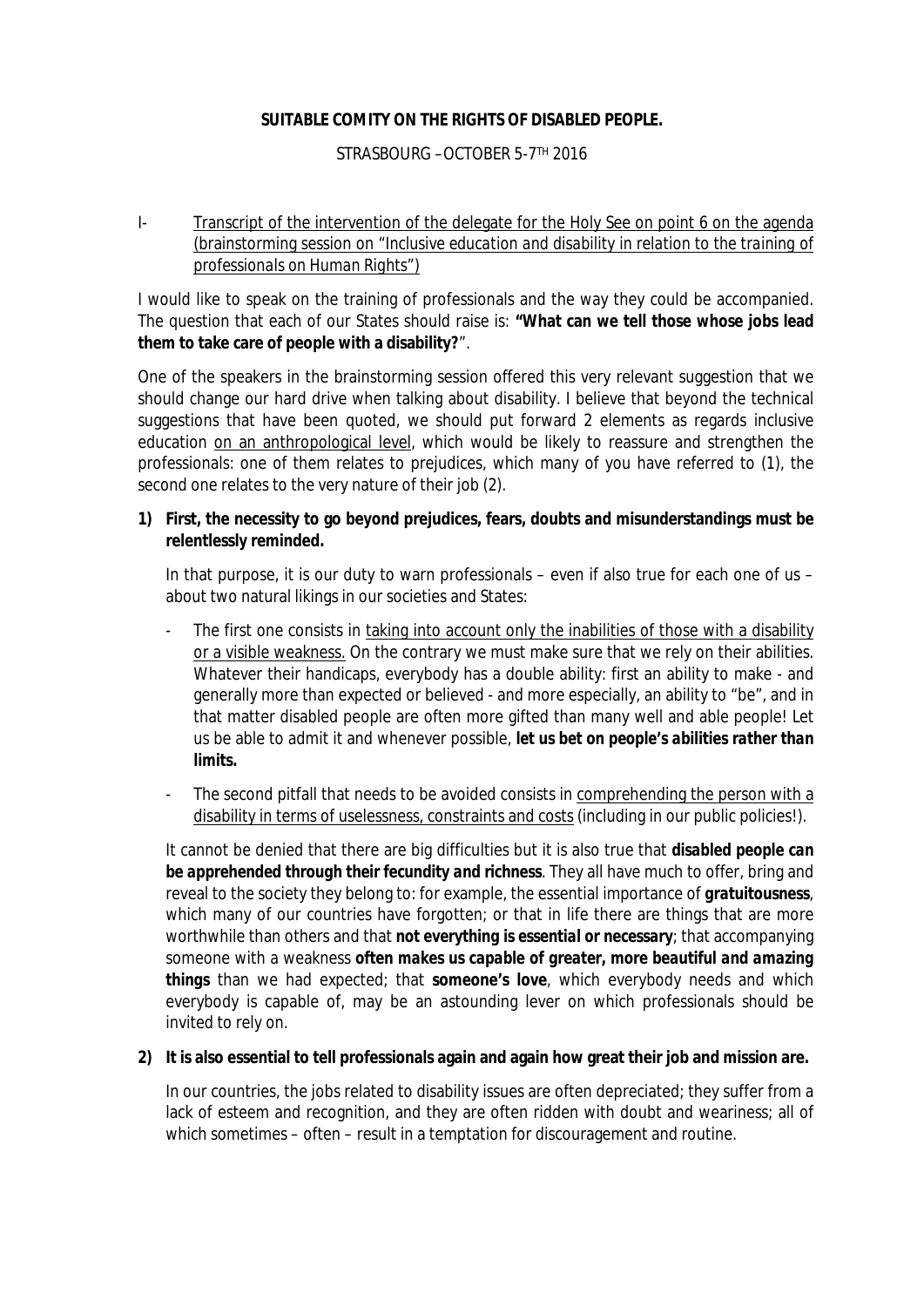We must tell the professionals – and thank them for this – that *their trade is at the core of the most fundamental issues of our so-called "developed" societies*, for disabled people make us ask ourselves 3 questions that are at the core of these professionals' everyday jobs but also the reason to be of our Comity (and which every public decision-maker should ask themselves):

- First question: what is a human-being? In our Comity, we talk much about "Human Rights", and this is a positioning that we must pay tribute to. In this important debate, those whose job consists in accompanying fragile people are better qualified than anyone else to testify of the greatness and dignity of any person beyond their weaknesses or handicaps.
- Second question: what makes a human-being great, beautiful and useful? The professionals working with disabled people can answer because they experience in their everyday lives as well as the parents do in their flesh that each human-being is great because no matter how serious his disability is, he/she is a man/woman, that is to say he/she is gifted for much larger things than his/her fleshy sheath or his/her intellectual quotient: beauty, joy, love or a yearning for transcendence…
- Third and last question that we can ask professionals: what makes a human-being especially one with a disability and whom I take care of - grow? Those who accompany a disabled person can answer this question better than any of us by saying that the most important is the attention I pay him/her, the gentleness I show when taking care of him/her and the love I show him/her.

To conclude, after thanking the speakers for their relevant words, it seems to me that, as we are making the final adjustments to the project for the Strategy of the European Council for the five years to come, we should remember that before implementing techniques, skills, expertise or rights (which of course we can't do without), the first priority towards the professionals in charge of inclusive education is to *give back some meaning to their commitment* and to show that what is at stake here is not only the dignity of disabled people but also the dignity of our 49 States.

Indeed, it is the way a nation takes care of its most fragile children, those who are "on the fringe" of society as Pope Francis has it, that enables us to assess how civilized it is. And I believe that *we all have to make progress for such an inclusion to become a reality. It depends on us*. Thank you.

## II- Transcript of the intervention of the Holy-See's delegate on the point in the agenda relating to the strategy of the European Council on disability 2017-2023.

The Strategy project that we are examining seems both very positive and constructive. The Holy-See pays tribute to the numerous improvements that have been made by the task force since the last meeting of the Comity; they side with the five orientations it contains and they are glad that this document deals both with the expansion of the rights of disabled people by our States and with the efficiency of the measures that will be taken since a system of annual follow-up has been planned for the first time.

I would only like to draw the comity's attention on the detrimental absence in the project of a word that, to me, seems to perfectly sum up our talks, the intentions voiced by the States and the priorities conveyed in the Strategy project: the word "**Welcome**".